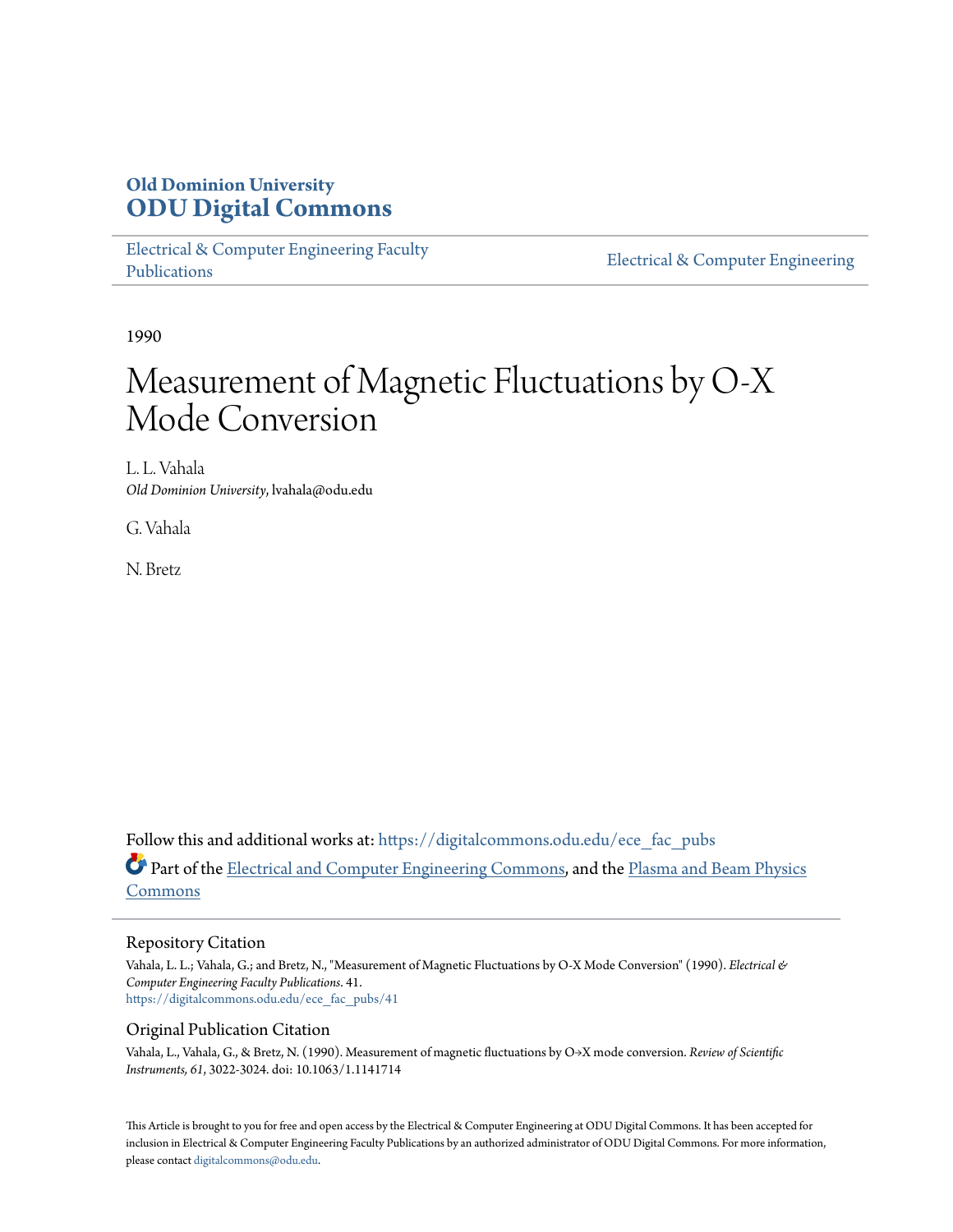### Measurement of magnetic fluctuations by  $O \rightarrow X$  mode conversion

linda Vahala

*Department of Electrical and Computer Engineering, Old Dominioll University. NOifolk, Virginia 23529* 

George Vahala *Department of Physics. College of William* & *Mary, Williamsburg, Virginia 23185* 

N. Bretz

Plasma Physics Laboratory, Princeton University, Princeton, New Jersey 08544

(Presented 8 May 1990)

The possibility of measuring magnetic fluctuations in a fusion plasma is considered by examining the  $O-X$  mode conversion. Under certain conditions and with good angular resolution, this mode conversion can be attributed to the presence of magnetic fluctuations even though the level of these fluctuations is much lower than that of density fluctuations. Some nonideal effects such as mode polarization mismatch at the plasma edge are also discussed.

#### . I. INTRODUCTION

It is of considerable importance to develop diagnostics that can detect magnetic fluctuations in a fusion plasma, especially because of their expected interconnection with transport.<sup>1</sup> Such a diagnostic must overcome a universal feature present in tokamaks: the level of magnetic fluctuations,  $\delta B/B_0$ , is much lower than that of the electron density fluctuations,  $\delta n/N_0$ . Typically,  $\delta n/N_0$  is determined by electron drift wave fluctuations:<sup>2</sup>  $\delta n/N_0 \approx 3\rho_s/L_n$ , where  $\rho_s$  is basically the electron gyroradius and  $L_n$  the density gradient length scale. On the other hand, magnetic fluctuations are driven by magnetohydrodynamic processes which have a low-frequency, long-wavelength coherent component and a high-frequency, short-wavelength incoherent part. Scattering experiments typically measure large  $m$  ( $\approx$ 100) fluctuations, where *m* is the poloidal mode number. These magnetic fluctuations have been measured in the edge region with Mirnov loops,<sup>3</sup> and, in very small devices, with interior magnetic probes.<sup>4</sup> High-frequency probe measurements<sup>4</sup> give  $\delta B/B_0 \approx 10^{-4}$ -10<sup>-5</sup> in the interior of Microtor for frequencies  $\leq 30$  kHz, while  $\delta B / B_0 \approx 10^{-5}$ –10<sup> $-6$ </sup> at the edge of Tokamak Fusion Test Reactor  $(TETR)^3$  in the frequency range lOO-IS0 kHz. Thus, for the interior of TFTR one might expect a fluctuation ratio

$$
\left(\frac{\langle \delta B_{\perp}^2 \rangle / B_0^2}{\langle \delta n^2 \rangle / N_0^2}\right)_{m \gg 1} \approx 10^{-4} - 10^{-5}.
$$
 (1)

Here we explore the possibilities of electromagnetic scattering of an ordinary (O)  $\rightarrow$  extraordinary (X) mode as a possible diagnostic<sup>5</sup> in a high-temperature plasma. The incident *0* mode approaches a cutoff near the local electron plasma frequency while the  $X$  mode will propagate through this cutoff layer and he detected. In particular, for mode propagation perpendicular to the magnetic field B, the *0* mode is linearly polarized while the  $X$  mode is elliptically polarized. If the incident and scattered angles are chosen to be both perpendicular to the B field, then density fluctuations, being scalar in nature, cannot force this  $O \rightarrow X$  mode conversion. However, the tensorial magnetic fluctuations can facilitate in this mode conversion.

These conclusions are strictly true only for exactly perpendicular propagation to B. Because the density fluctu-

ation levels are so much higher than those of the magnetic fluctuations, Eq. (1), the effects of finite beamwidth and finite angular resolution should also be considered. These effects are examined here by following a bundle of modes using a toroidal ray tracing code and examining the refraction of this bundle. For an appropriate choice of scattering parameters, we find in Sec. II that refractive effects on the mode bundle are very small. This then allows us, in Sec. III, to use the scattering formalism of Sitenko<sup>6</sup> for a locally homogeneous plasma to derive the differential scattering cross section for an  $O \rightarrow X$  mode conversion. Finally in Sec. IV, we show that the generation of *X* modes due to incident polarization mismatch with B at the plasma edge and the subsequent  $X \rightarrow X$  scattering by density fluctuations will not mask the  $O \rightarrow X$  conversion due to magnetic fluctuations.

#### **II. RAY TRACING**

To examine the refractive effects on a bundle of *0* modes incident nearly perpendicular to B, from either the low or high magnetic field side, we employ the TORCH ray tracing code.<sup>7</sup> The O modes (with incident frequency  $\omega_i$ ) will be reflected near the cutoff position  $r_c$  where the incident frequency becomes equal to the local electron plasma frequency,  $\omega_i = \omega_{pe}(r_c)$ , as shown in Fig. 1(a). On the other hand, in the neighborhood of  $r_c$ , a corresponding bundle of  $X$ modes will propagate out of the plasma perpendicular to B and with little refraction, as shown in Fig.  $1(b)$ . Moreover,<sup>5</sup> the O modes and X modes that propagate perpendicular to **B** retain their identity in that the polarization of these modes remains invariant relative to the local magnetic field in the eikonal approximation. This is also consistent with the observation<sup>8</sup> of tokamak emission at  $2\omega_{ce}$  in which the perpendicularly polarized mode retained its orientation relative to B in the emitting layer as well as to B at the plasma edge.

One can thus conclude from Fig. 1 that under appropriate scattering orientations, the *O-X* mode conversion around  $r_c$  can be examined by treating the system as locally homogeneous.

#### III. SCATTERING THEORY

Consider the Sitenko<sup>6</sup> formalism for scattering from fluctuations in a locally homogeneous magnetized plasma.

3022 Rev. Sci. Instrum. 61 (10), October 1990 0034-6748/90/103022-03\$02.00 © 1990 American Institute of Physics 3022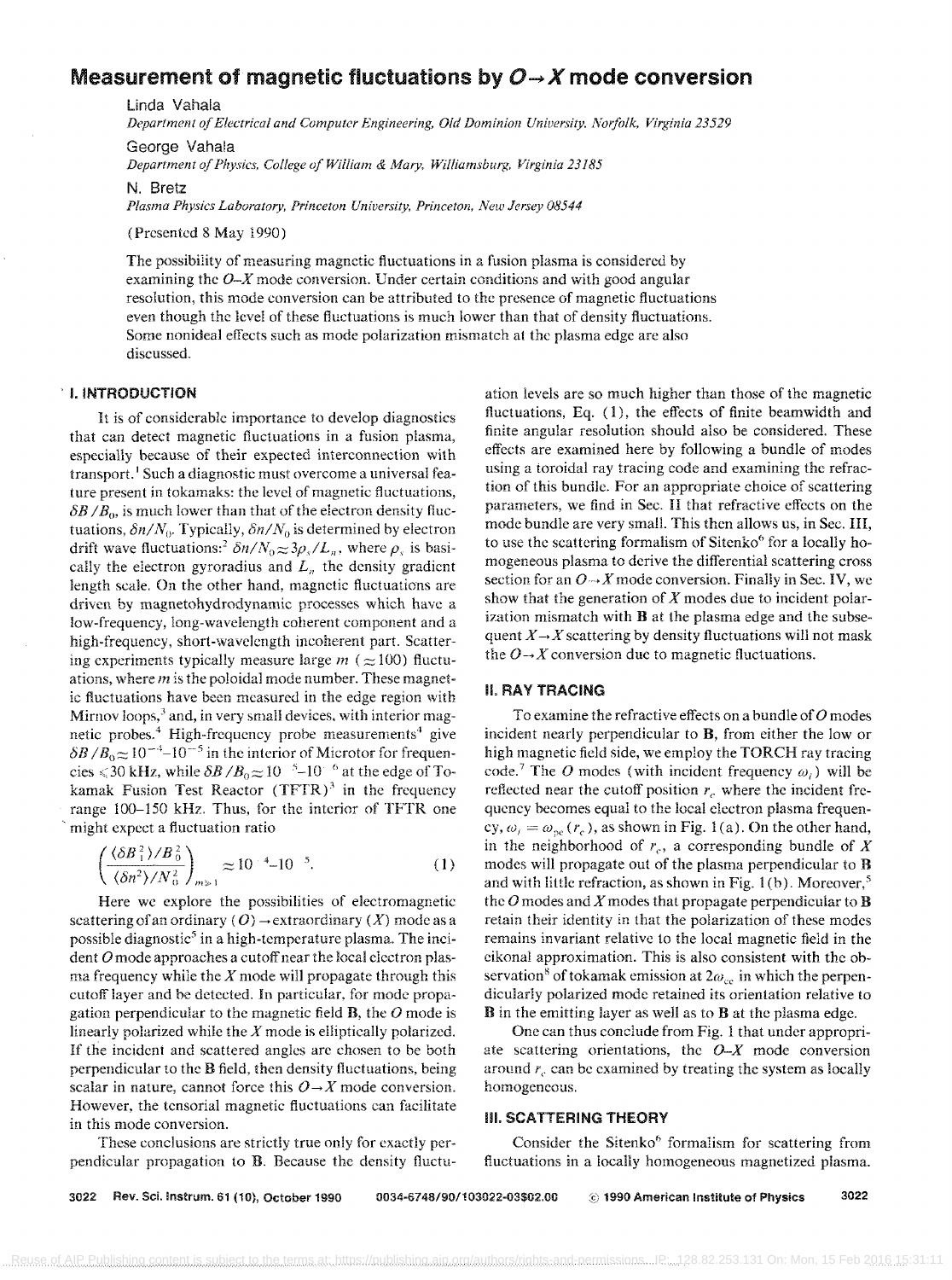

FIG. 1. (a) Result of ray tracing in the poloidal plane  $(R, Z)$  for a bundle of 45 GHz O modes (eight modes with a total angular width 4° about  $\pi/2$ ) incident on the high field side in TFTR from below. The O modes approach a cutoff at  $r_a$  and are reflected (with some refraction) out of the plasma. (b) A bundle of 45 GHz X-mode ray trajectories in the poloidal plane emanating from  $r_c$ , perpendicular to **B**. Refractive effects in the poloidal plane are very small, and near the cutoff  $r_c$  there is no refraction in the X modes since the refractive index here is unity.

The incident plane electromagnetic wave satisfies the wave equation

$$
\nabla \times \nabla \times \mathbf{E}_{\text{inc}} + \frac{1}{c^2} \mathbf{\varepsilon}_i \cdot \frac{\partial^2 \mathbf{E}_{\text{inc}}}{\partial t^2} = 0,
$$

where  $\varepsilon_i$  is the plasma dielectric function. The scattered field  $E<sub>s</sub>$  is given by

$$
\nabla \times \nabla \times \mathbf{E}_s + \frac{1}{c^2} \mathbf{\varepsilon}_s \cdot \frac{\partial^2 \mathbf{E}_s}{\partial t^2} = -\frac{4\pi}{c^2} \frac{\partial \mathbf{J}}{\partial t},
$$

where J is the current due to the interaction of the incident wave  $(\omega_i, \mathbf{k}_i)$  with plasma density and magnetic fluctuations  $\delta n_e(\omega, \mathbf{k})$  and  $\delta \mathbf{B}(\omega, \mathbf{k})$ . From the conservation of momentum and energy, the scattered wave number and frequency satisfy  $\mathbf{k}_{s} = \mathbf{k}_{i} + \mathbf{k}$  and  $\omega_{s} = \omega_{i} + \omega$ . Thus

$$
\begin{split}\n&\left[\frac{c^2k_s^2}{\omega_s^2}\left(\frac{k_{s,\alpha}k_{s,\beta}}{k_s^2}-\delta_{\alpha\beta}\right)+\varepsilon_{\alpha\beta}(\omega_s,\mathbf{k}_s)\right]E_{s,\beta}(\omega_s,\mathbf{k}_s) \\
&=E_{\text{inc},\beta}(\omega_i,\mathbf{k}_i)\left(\frac{\omega_i}{\omega_s}\left[\delta_{\alpha\beta}-\varepsilon_{\alpha\beta}(\omega_i,\mathbf{k}_i)\right]\frac{\delta n_e(\omega,\mathbf{k})}{N_0} \\
&+\frac{ie}{m_ec}\frac{\omega_i}{\omega_{\text{pe}}^2}\left[\delta_{\alpha\gamma}-\varepsilon_{\alpha\gamma}(\omega_s,\mathbf{k}_s)\right] \\
&\times\varepsilon_{\gamma\zeta\eta}\left[\delta_{\zeta\beta}-\varepsilon_{\zeta\beta}(\omega_i,\mathbf{k}_i)\right]\delta B_{\eta}(\omega,\mathbf{k})\right),\n\end{split}
$$

where  $\varepsilon_{\gamma\xi\eta}$  is the standard Levi-Citiva symbol, and  $N_0$  the background density (with summation over repeated Greek subscripts). Hence the radiation field at the observation position r. is

$$
\mathbf{E}_s(\mathbf{r}_s,t) \approx \frac{1}{r_s} \sum_{k_s} \frac{(\mathbf{J} \cdot \overline{\mathbf{e}}_s) \overline{\mathbf{e}}_s}{|\nabla \Lambda| |\mathbf{K}|^{1/2}} \exp \left[i \mathbf{k}_s \cdot \mathbf{r}_s - i \omega_s t \right] + \cdots,
$$

3023 Rev. Sci. Instrum., Vol. 61, No. 10, October 1990 where  $\Sigma'$  denotes the sum over all wave numbers  $k_{y}$ , that lie on the surface  $\Lambda = 0$  such that the group velocity (in the direction  $\nabla \Lambda$ ) is parallel to the observer position  $\mathbf{r}_{s}$ .  $\mathbf{e}_{s}$  is the normalized polarization of the scattered electric field and  $\Lambda$ is defined by

$$
\Lambda = \det \left[ \frac{c^2 k_s^2}{\omega_s^2} \left( \frac{k_{s,\alpha} k_{s,\beta}}{k_s^2} - \delta_{\alpha\beta} \right) + \varepsilon_{\alpha\beta} (\omega_s, \mathbf{k}_s) \right]
$$

K is the Gaussian curvature of the surface  $\Lambda = 0$  at the points  $k_{\nu}$ . From the average power at  $r_{\nu}$  one can readily determine the differential scattering cross section

$$
d\sigma = G \left[ |\xi|^{2} \frac{\langle \delta n^{2} \rangle_{\omega, \mathbf{k}}}{N_{0}^{2}} + \frac{\omega_{\rm ce}^{2} \omega_{s}^{2}}{\omega_{\rm pe}^{4}} a_{\alpha} a_{\beta}^{*} \frac{\langle \delta B_{\alpha} \delta B_{\beta} \rangle_{\omega, \mathbf{k}}}{B_{0}^{2}} + \frac{2\omega_{\rm ce} \omega_{s}}{\omega_{\rm pe}^{2}} \text{Im} \Big( \xi a_{\alpha}^{*} \frac{\langle \delta n \delta B_{\alpha} \rangle_{\omega, \mathbf{k}}}{N_{0} B_{0}} \Big) \right],
$$
 (2)

where

$$
\xi \equiv e_{s,\alpha}^* \left[ \varepsilon_{\alpha\beta}(\omega_i, \mathbf{k}_i) - \delta_{\alpha\beta} \right] e_{i,\beta},
$$
  
\n
$$
a_{\alpha} \equiv \varepsilon_{\alpha\beta\gamma} e_{s,\zeta}^* \left[ \varepsilon_{\zeta\beta}(\omega_s, \mathbf{k}_s) - \delta_{\zeta\beta} \right] \left[ \varepsilon_{\gamma\rho}(\omega_i, \mathbf{k}_i) - \delta_{\gamma\rho} \right] e_{i,\rho},
$$

 $\mathbf{e}_i$  is the incident electric field polarization vector and  $\omega_{ce}$  is the electron gyrofrequency.  $G$  is a complicated geometric factor which only affects the overall magnitude of the cross section for a particular scattering process. It is considered in some detail by Hughes and Smith<sup>9</sup> following the analysis of Simonich and Yeh.<sup>10</sup> The third term in Eq.  $(2)$ , the cross correlation term, can be shown to have a negligible effect on the differential cross section  $d\sigma$  and so need not be considered further. Our major concern is to be able to make the dominant contribution to  $d\sigma$  come from magnetic fluctuations, the second term in Eq.  $(2)$ .

For perpendicular propagation to **B** ( $\theta_i = \pi/2 = \theta_s$ , Fig. 2), one finds from Eq. (2) that an  $O \rightarrow X$  mode conversion can only arise from the presence of magnetic fluctuations in the plasma. However, one must incorporate the effects of finite beamwidths and finite angular resolution, especially since the level of magnetic fluctuations is generally much lower than that of the density fluctuations. In Fig. 3 we plot the relative contributions of the second and first terms in  $d\sigma$ , Eq. (2), as a function of the relative intensities of magnetic/density fluctuations for various tokamaks for a scattering angle of  $\Phi \approx 0^{\Omega}$ . Typically, we assume a total angular spread of 1<sup>th</sup> about  $\Phi = 0^{0}$  and consider an O mode



FIG. 2. Scattering geometry used in calculating the differential scattering cross section  $d\sigma$  (here we choose  $\theta_i - \theta_s = \pi/2$ ). The optimal scattering angle is forward scattering,  $\Phi \approx 0^{\Omega}$ .

3023 High temperature plasma diagnostics